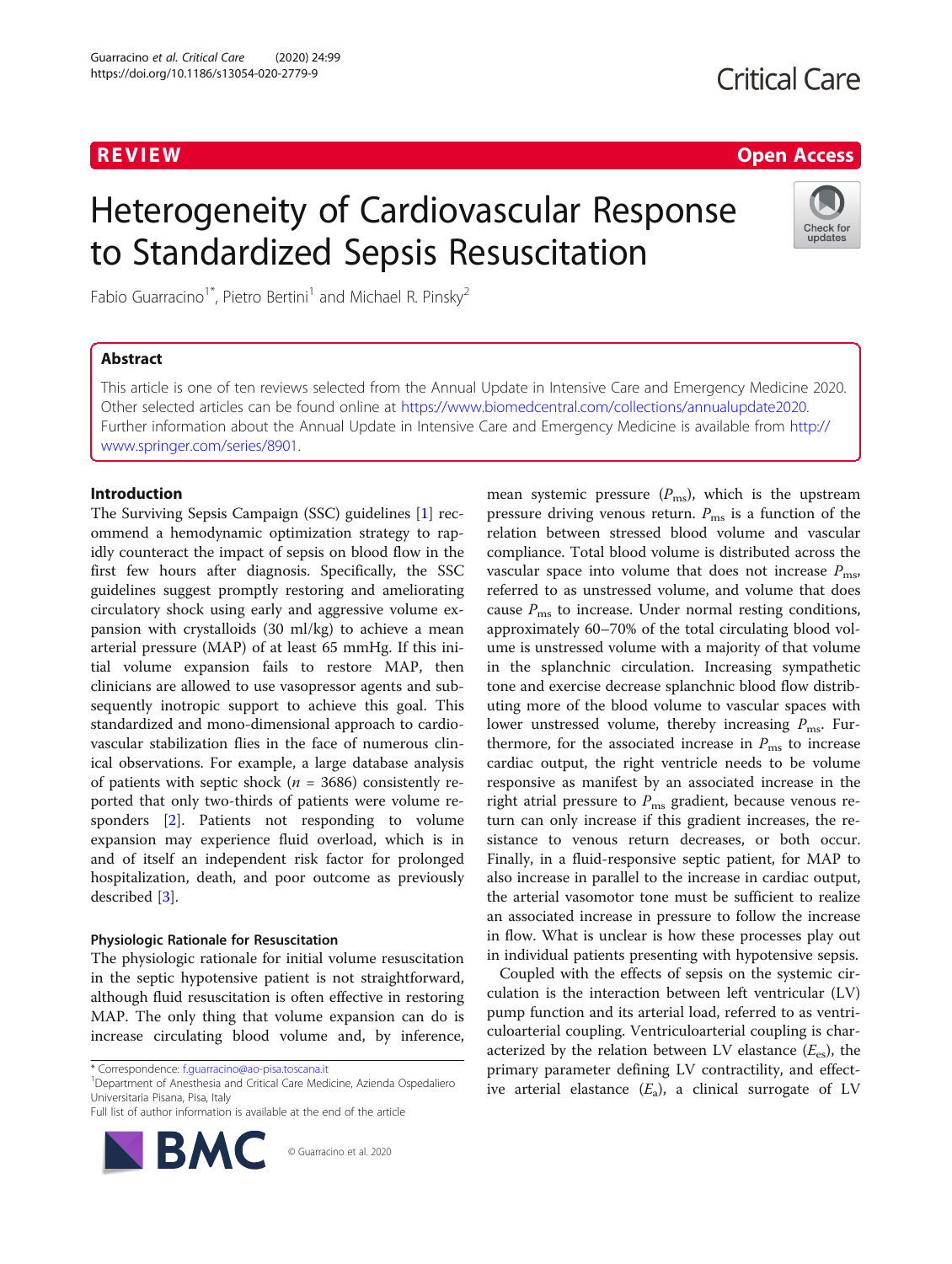afterload [[4\]](#page-3-0). The determinants of these LV performance parameters are summarized in Fig. 1.

#### Clinical Observations

We recently demonstrated in a cohort of 55 septic hypotensive patients that a majority reversed their hypotension in response to volume expansion alone [\[5](#page-3-0)]. Since septic shock is defined as hypotension not responsive to volume expansion alone, most patients in our cohort had sepsis but not septic shock. Analyzing the physiologic determinants further, we found that most septic shock patients with hypotension despite volume expansion, owing to loss of arterial tone (i.e., vasoplegia), also displayed significant alterations in ventriculoarterial coupling. The majority of our septic shock patients displayed significant ventriculoarterial uncoupling, with  $E_a$ markedly greater than  $E_{\text{es}}$ . Ventriculoarterial uncoupling markedly decreases LV ejection efficiency and can independently lead to heart failure [\[4](#page-3-0)].

In our recent observational study [[5\]](#page-3-0) on the effect of therapies on the determinants of cardiovascular status as recommended by the SSC guidelines, we confirmed the efficacy of volume expansion but the results cast light on the lack of knowledge about timing and appropriate



Fig. 1 A stylized representation of the relation between left ventricular (LV) pressure ( $P_{1v}$ ) or arterial pressure ( $P_a$ ) and LV pressurevolume relations during a cardiac cycle and arterial elastance  $(E_a)$ (red line) along with the associated formulae defining end-systolic elastance ( $E_{es}$ ) (blue line) and  $E_{a}$ . Stroke work (SW) is the area within the LV pressure-volume loop for one cardiac cycle, while the potential energy (PE) is the area sub-served by the  $E_a$  and LV endsystolic volume (ESV). LV efficiency (LVef) is the ratio of SW to SW + PE (Reproduced from [[5](#page-3-0)] under a Creative Commons Attribution 4.0 International License)

sequence of hemodynamic resuscitation following volume expansion and vasoactive and inotropic agents. In patients with elevated baseline  $E<sub>a</sub>$  for example, poor hemodynamic performance was seen after treatment with norepinephrine with less improvement in MAP or cardiac output [\[5](#page-3-0)].

In summary, these findings collectively underscore the heterogeneity of cardiovascular responses to a SSC guideline-defined resuscitation protocol in septic patients owing to similarly heterogeneous pathophysiologic states.

In most of our patients, volume expansion was able to restore MAP to >65 mmHg by also increasing cardiac output,  $E_{\text{es}}$  and  $P_{\text{ms}}$ , leading to improved energy transfer measurements, such as LV ejection efficiency, ventriculoarterial coupling, and heart efficiency. Interestingly, we documented that volume expansion also increased  $E_{\text{es}}$ .  $E_{\text{es}}$  is considered a load-independent measurement of LV contractility. Our observed increase in  $E_{\text{es}}$  was probably due to the restoration of coronary perfusion pressure demonstrated by MAP increase.

Importantly, we found that individual patient MAP and cardiac output responses to volume expansion were variable, but accurately predicted by baseline pulse pressure variation (PPV), stroke volume variation (SVV) and their ratio, and dynamic elastance  $(Eq_{dyn})$ , suggesting that fluid resuscitation based on these dynamic measures may be more efficient by resulting in less fluid being given to nonresponders [\[5](#page-3-0)]. This is also consistent with prior findings that PPV predicts cardiac output responses to volume expansion in septic patients  $[6]$  $[6]$  $[6]$  and that  $\text{Ea}_{\text{dyn}}$  predicted the associated change in MAP in response to changing cardiac output [\[7](#page-3-0)]. These data also support the clinical relevance of using functional dynamic measurements to tailor fluid administration in septic patients as recommended by the SSC guidelines [\[1\]](#page-3-0).

Several studies describe a variable response to norepinephrine in septic shock [[8\]](#page-3-0). In our investigation [\[5](#page-3-0)], norepinephrine increased  $E_a$  and MAP in most patients but did not achieve a MAP >65 mmHg in the majority and induced ventriculoarterial uncoupling to levels seen prior to resuscitation; it also decreased LV ejection efficiency, which, if sustained, might impair LV performance. These data support the recent observation that sustained use of vasopressors for >6 h in septic shock to maintain a MAP >75 mmHg is associated with increased mortality [\[9](#page-3-0)]. Recently, it has been shown in animal studies that norepinephrine can impair LV ejection by increasing the magnitude of arterial pressure reflected waves during ejection, which also becomes manifest as ventriculoarterial uncoupling without increasing coronary perfusion pressure [\[10\]](#page-3-0). As was also seen in patients with postoperative vasoplegia [\[11](#page-3-0)], we observed that only patients with higher  $E_{es}$  and normalized ventriculoarterial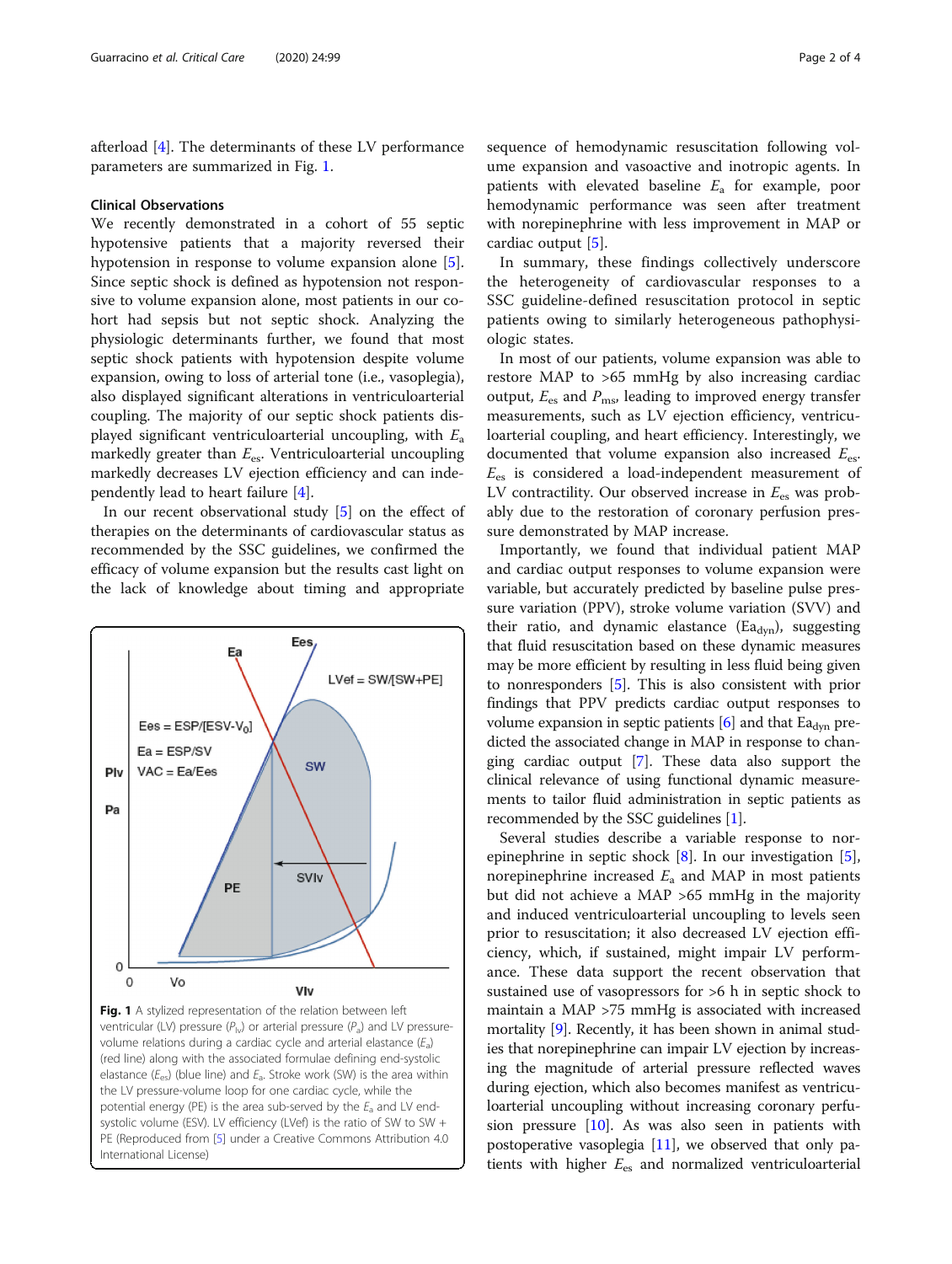

coupling increased cardiac output during norepinephrine infusion, presumably because they can tolerate the increased afterload [[5](#page-3-0)].

When dobutamine was added to volume expansion and norepinephrine in a few patients, it restored normal ventriculoarterial coupling and cardiac output, suggesting that inotropic support may improve contractility in septic patients who may be affected by septic cardiomyopathy [[12](#page-3-0)]. These findings have also been reported by others [\[4](#page-3-0), [11](#page-3-0), [13](#page-3-0)]. Analyzing these norepinephrine- and dobutamine-dependent subsets in future investigations may improve our understanding of how vasoactive and inotropic therapies change hemodynamics [[8\]](#page-3-0).

## Clinical Relevance

Potentially, the selection of the most appropriate treatment in septic shock patients following initial volume expansion could be ascertained by knowing their  $E_a$ ,  $E_{es}$ and dynamic parameters, such as  $E_{\text{dyn}}$ . Similarly, volume expansion should be individualized based on dynamic measures of volume responsiveness.

We suggest that a prospective clinical trial could be conducted to address this specific approach. The criterion for patient recruitment would be the same as for previous investigations, i.e., sepsis with MAP <65 mmHg. Since an initial volume expansion step was beneficial in the majority of patients, it would be the initial treatment but given based on the functional dynamic parameters, PPV and SVV. In patients who do not achieve MAP >65 mmHg after volume expansion,  $E_a$  would be measured. If  $E_a$  were <2 mmHg/ml, patients would receive norepinephrine aimed at achieving a MAP >65 mmHg. If  $E_a$  were ≥2 mmHg/ml, patients would be randomly allocated to either norepinephrine or dobutamine (Fig. 2) in order to verify the beneficial effect of an early inotropic strategy versus a vasoconstrictive one.

## Conclusion

The determinants of the cardiovascular state collectively called sepsis and septic shock are complex and heterogeneous. The response to resuscitation is also heterogeneous, and thus treatment needs to be individualized to maximize timeliness of appropriate therapies while avoiding volume overload. Prospective clinical trials will help illuminate the optimal strategies, but the principle of individualizing treatment is already valid.

#### Acknowledgements

Not applicable.

#### Authors' contributions

FG, PB and MRP equally contributed in writing the manuscript. All authors read and approved the final manuscript.

#### Funding

Publication is funded by the authors.

## Availability of data and materials

Not applicable.

Ethics approval and consent to participate Not applicable.